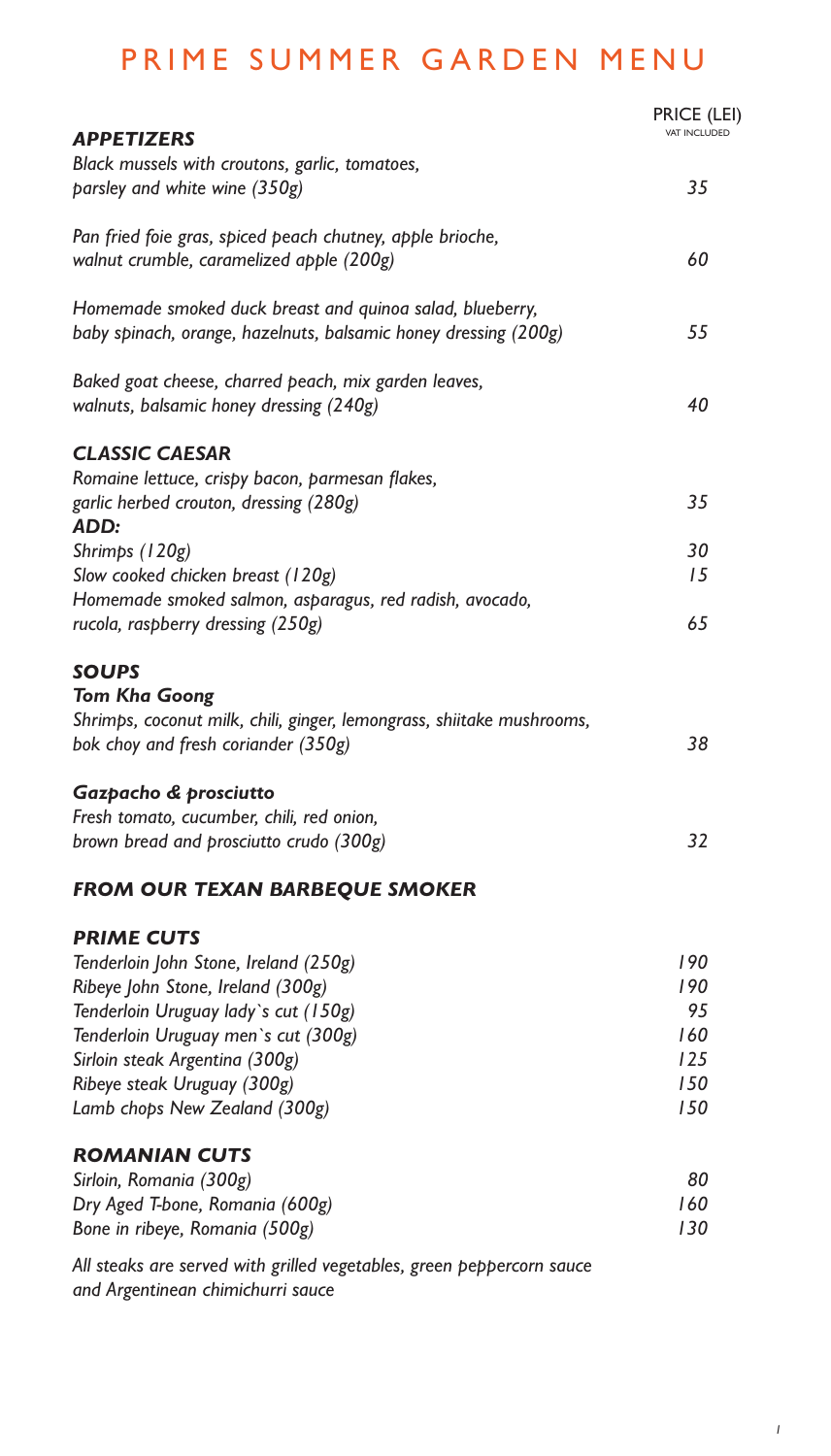| Marinated slow cooked pork ribs, blueberry BBQ sauce,                            | 59  |
|----------------------------------------------------------------------------------|-----|
| summer green leaves (350g)                                                       |     |
| Grilled duck breast, red cabbage purée, kumquats sauce,                          |     |
| crispy onion (300g)                                                              | 60  |
|                                                                                  |     |
| <b>SIDE DISHES</b>                                                               |     |
| Sweet potatoes fries (150g)                                                      | 20  |
| Country fries (150g)                                                             | 15  |
| Mix garden leaves (75g)                                                          | 15  |
| Truffle mashed potatoes (120g)                                                   | 20  |
| Corn on the cob (100g)                                                           | 15  |
| <b>FROM THE SEA TO THE GRILL</b>                                                 |     |
| Whole seabass (400g)                                                             | 62  |
| Salmon steak (200g)                                                              | 60  |
| Tiger prawns (6 pcs) (350g)                                                      | 115 |
| Octopus on skewer with grilled peppers and green salad (250g)                    | 85  |
|                                                                                  |     |
| All fish are served with grilled vegetables and lemon butter sauce               |     |
| <b>OUR HOMEMADE BURGERS</b>                                                      |     |
| Homemade beef burger, crispy onion,                                              |     |
| Coleslaw salad, french fries (350g)                                              | 45  |
|                                                                                  |     |
| <b>ADD TO YOUR BURGER:</b>                                                       |     |
| Cheddar/bacon/fried egg (50g)                                                    | 5   |
| <b>Beyond Meat burger (320g)</b>                                                 | 60  |
| Rich plant burger, avocado, lettuce, tomato, onion, harissa sauce, country fries |     |
|                                                                                  |     |
| The Naked One (280g)                                                             | 48  |
| Naked burger, avocado, rucola, tomato, fries                                     |     |
| "Fac Bini" burger (320g)                                                         | 38  |
| Mititei, spicy harissa sauce, iceberg lettuce, tomato, pickles, onion, fries     |     |
|                                                                                  |     |
| <b>SWEETS</b>                                                                    |     |
| Toblerone chocolate fondant with vanilla ice cream (150g)                        | 32  |
| Lemon meringue pie (150g)                                                        | 22  |
| Baked strawberry cheesecake (150g)                                               | 24  |
| Pineapple Tarte Tatin with ice cream (150g)                                      | 29  |
| Fruit plate (200g)                                                               | 25  |

*Prices are in lei and include VAT*

\**Produced/made of frozen ingredients. If you are on a special diet or suering from any food allergy, please ask your waiter for information regarding the used ingredients before ordering.*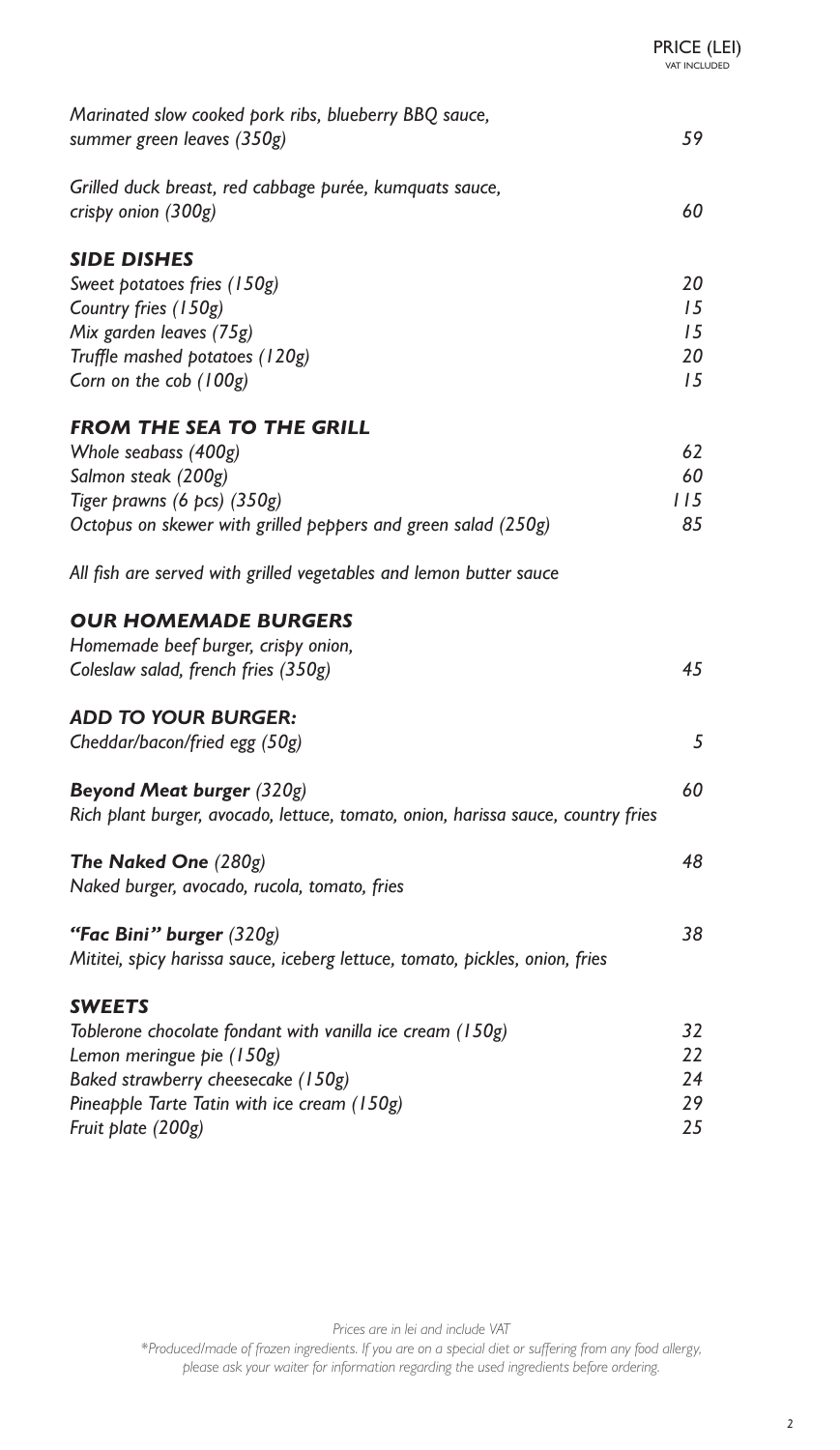| <b>WHITE WINE</b> 15cl/75cl           |        |
|---------------------------------------|--------|
| La Plage, Rasova                      | 24/120 |
| Sauvignon Blanc Old Coach Road        | 30/150 |
| Chardonnay de Purcari                 | 26/130 |
| Cameleon Alb, Lacerta                 | 18/90  |
| Riesling, Mănăstirea Rohrbach, Gitana | 180    |
| Fetească Albă, 7ARTS                  | 125    |
| Pinot Grigio Rasova                   | 150    |
| Viognier Sereine, Clos des Colombes   | 180    |
| Chardonnay Lacerta                    | 150    |
| Chardonnay Anima, Aurelia Vişinescu   | 220    |
| Marama Fetească Regală, Segarcea      | 125    |
| La Petite Sophie, Gitana              | 180    |
| Cuvée Amaury, Terra Romana            | 200    |
| Fumé Blanc, Fautor                    | 210    |
| Solo Quinta, Recaș                    | 220    |
| Chablis 1 <sup>er</sup> Cru Vaulorent | 220    |
| Pouilly-Fumé Argile                   | 220    |

## *ROSÉ WINE 15cl/75cl*

| La Plage Roze, Rasova           | 24/120 |
|---------------------------------|--------|
| <b>Alira Rose</b>               | 22/110 |
| Château Roubine Rose            | 33/165 |
| Minima Moralia, Speranta        | 230    |
| Marama Tămâioasă Roză, Segarcea | 125    |
| Nud Roze, Rasova                | 180    |
| Lacerta Rose                    | 165    |
| Rose Organic Budureasca         | 170    |

## *RED WINE 15cl/75cl*

| La Plage Roșu, Rasova                  | 24/120 |
|----------------------------------------|--------|
| Roșu de Gitana                         | 20/100 |
| Shiraz La Cetate, Oprișor              | 26/130 |
| Roșu de Petro Vaselo                   | 22/110 |
| Cvartet, 7ARTS                         | 200    |
| Lupi, Gitana                           | 230    |
| Principesa Margareta                   | 240    |
| Chianti Classico, Villa Cafaggio       | 250    |
| Rubizzo, Rocca della Macie             | 150    |
| Chateau la Verriere                    | 130    |
| Rară Neagră de Purcari                 | 130    |
| Fetească Neagră, 413 Marcea Reserve    | 200    |
| Truda Fanny, Casa de Vinuri Ştefănești | 230    |
| Can Blau, Bodegas Juan Gil             | 160    |
|                                        |        |

## *SPARKLING WINE 12.5cl/75cl*

| J.O.H.A.N.N.A. Crama Bauer       | 250    |
|----------------------------------|--------|
| <b>Valdo Floral Edition Rose</b> | 30/180 |
| Valdo Prosecco Extra Dry         | 28/168 |
| Valdo Prosecco Oro Puro          | 210    |
| Bendis Nadir/Rose, Petro Vaselo  | 23/138 |

PRICE (LEI) VAT INCLUDED